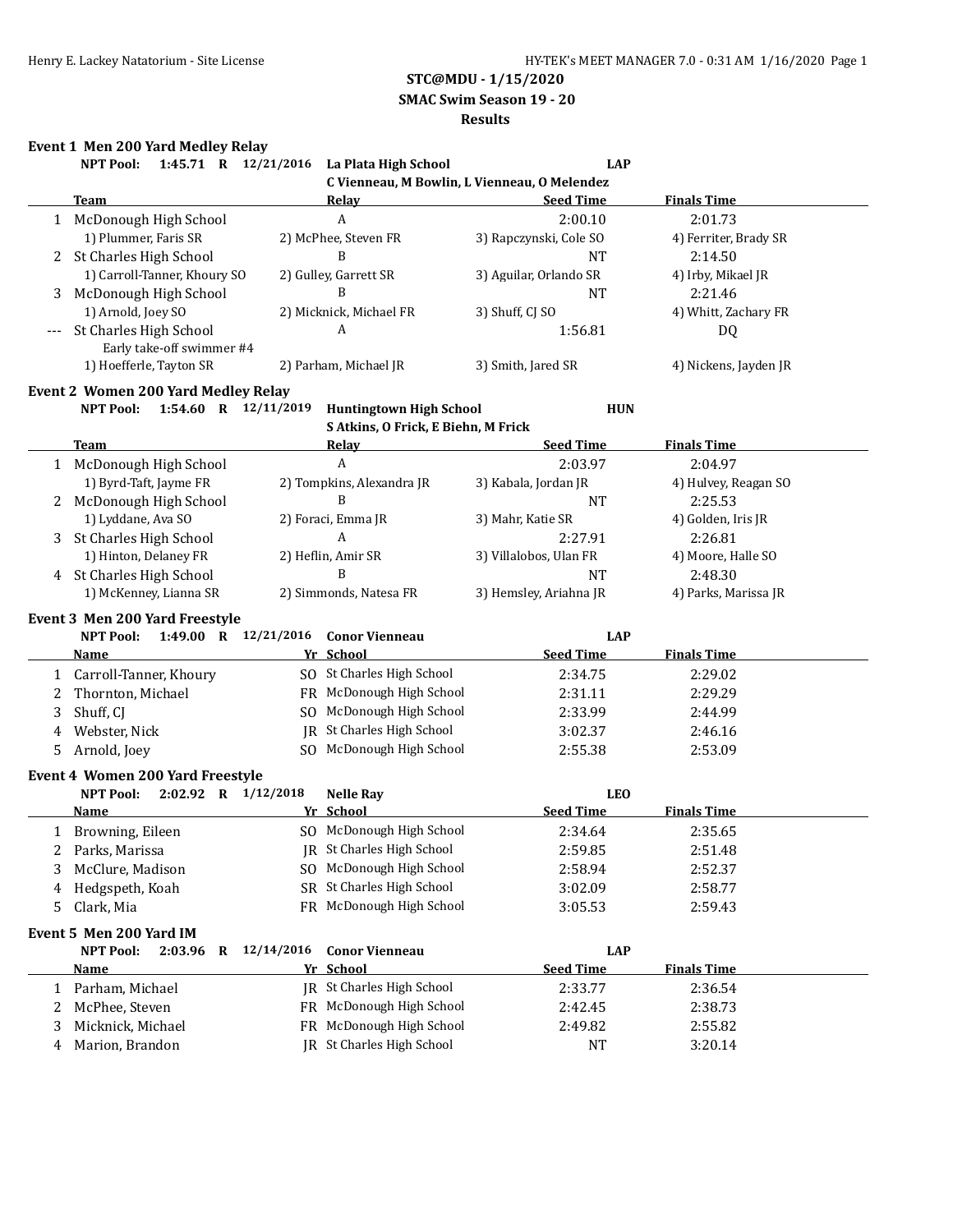**SMAC Swim Season 19 - 20**

#### **Results**

## **Event 6 Women 200 Yard IM**

|              | <b>NPT Pool:</b>                         | 2:14.88 R 1/12/2018 | <b>Hayley Newton</b>      | <b>LEO</b>       |                    |  |
|--------------|------------------------------------------|---------------------|---------------------------|------------------|--------------------|--|
|              | Name                                     |                     | Yr School                 | <b>Seed Time</b> | <b>Finals Time</b> |  |
| 1            | Mahr, Katie                              |                     | SR McDonough High School  | 2:54.74          | 2:58.90            |  |
| 2            | Hulvey, Reagan                           | SO.                 | McDonough High School     | 3:01.79          | 3:09.84            |  |
| 3            | Simmonds, Natesa                         |                     | FR St Charles High School | <b>NT</b>        | 3:18.39            |  |
| 4            | Hemsley, Ariahna                         | IR                  | St Charles High School    | 3:33.55          | 3:34.78            |  |
| 5            | Golden, Iris                             |                     | JR McDonough High School  | <b>NT</b>        | 3:35.34            |  |
|              | <b>Event 7 Men 50 Yard Freestyle</b>     |                     |                           |                  |                    |  |
|              | <b>NPT Pool:</b>                         | 23.51 R 1/3/2020    | <b>Tyler Perrie</b>       | <b>NPT</b>       |                    |  |
|              | <u>Name</u>                              |                     | Yr School                 | <b>Seed Time</b> | <b>Finals Time</b> |  |
| 1            | Ferriter, Brady                          |                     | SR McDonough High School  | 25.72            | 26.30              |  |
| 2            | Nickens, Jayden                          |                     | JR St Charles High School | 26.39            | 26.71              |  |
| 3            | Villlalobos, Will                        |                     | JR St Charles High School | 30.48            | 31.06              |  |
| 4            | Webster, Nick                            |                     | JR St Charles High School | 32.49            | 31.88              |  |
|              | Salley, Demetrius                        |                     | SR McDonough High School  | 31.30            | 32.43              |  |
| 5            | Musser, Derrick                          |                     | SR McDonough High School  | 37.04            | 35.14              |  |
| 6            |                                          |                     | SR St Charles High School |                  |                    |  |
|              | Gulley, Garrett<br>Hall, Kameron         |                     | FR McDonough High School  | 32.89            | X31.20             |  |
| ---          |                                          |                     | McDonough High School     | 37.70            | X33.73             |  |
| ---          | Lester, Cristhian                        |                     |                           | 37.30            | X36.41             |  |
| ---          | Baird, Jonathan                          |                     | SO St Charles High School | 33.35            | <b>XNS</b>         |  |
|              | <b>Event 8 Women 50 Yard Freestyle</b>   |                     |                           |                  |                    |  |
|              | <b>NPT Pool:</b>                         | 25.81 R 1/26/2018   | <b>Megan Schueller</b>    | <b>LAP</b>       |                    |  |
|              | <u>Name</u>                              |                     | Yr School                 | <b>Seed Time</b> | <b>Finals Time</b> |  |
| $\mathbf{1}$ | Byrd-Taft, Jayme                         |                     | FR McDonough High School  | 27.90            | 28.21              |  |
| 2            | Lyddane, Ava                             |                     | SO McDonough High School  | <b>NT</b>        | 32.85              |  |
| 3            | Anderson, Kaidence                       | SO.                 | McDonough High School     | 33.58            | 35.72              |  |
| 4            | Fisette, Monet                           |                     | FR St Charles High School | 37.51            | 35.95              |  |
| 5            | Levenson, Taviah                         | <b>SR</b>           | St Charles High School    | 36.34            | 36.84              |  |
| 6            | Caaya, Helena                            |                     | SR St Charles High School | 37.49            | 37.90              |  |
|              | Heyl, Lindsay                            | IR                  | McDonough High School     | <b>NT</b>        | X39.31             |  |
| ---          | Grady, Ciarra                            | IR                  | St Charles High School    | 41.22            | X41.25             |  |
| ---          | Bennett, Paige                           |                     | FR McDonough High School  | <b>NT</b>        | X41.65             |  |
|              | Event 11 Men 100 Yard Butterfly          |                     |                           |                  |                    |  |
|              | <b>NPT Pool:</b>                         | 56.32 R 12/21/2016  | <b>Lawrence Sapp</b>      | <b>NPT</b>       |                    |  |
|              | Name                                     |                     | Yr School                 | <b>Seed Time</b> | <b>Finals Time</b> |  |
|              | 1 Rapczynski, Cole                       |                     | SO McDonough High School  | 1:02.03          | 1:02.49            |  |
| 2            | Aguilar, Orlando                         |                     | SR St Charles High School | 1:15.98          | 1:16.54            |  |
| 3            | Shuff, CJ                                |                     | SO McDonough High School  | 1:25.48          | 1:25.38            |  |
| 4            | Green, Malachi                           | IR                  | McDonough High School     | NT               | 1:32.00            |  |
| 5            | Joy, John                                |                     | SO St Charles High School | NT               | 1:36.06            |  |
|              |                                          |                     |                           |                  |                    |  |
|              | <b>Event 12 Women 100 Yard Butterfly</b> |                     |                           |                  |                    |  |
|              | <b>NPT Pool:</b>                         | 1:00.37 R 1/10/2020 | <b>Nelle Ray</b>          | <b>LEO</b>       |                    |  |
|              | <u>Name</u>                              |                     | Yr School                 | <b>Seed Time</b> | <b>Finals Time</b> |  |
| 1            | Kabala, Jordan                           |                     | JR McDonough High School  | <b>NT</b>        | 1:20.36            |  |
| 2            | Clark, Mia                               | FR.                 | McDonough High School     | NT               | 1:44.67            |  |
| 3            | Golden, Iris                             | IR                  | McDonough High School     | 1:37.07          | 1:46.09            |  |
| 4            | Hedgspeth, Koah                          |                     | SR St Charles High School | 1:46.89          | 1:48.89            |  |
| 5            | McKenney, Lianna                         |                     | SR St Charles High School | NT               | 1:51.73            |  |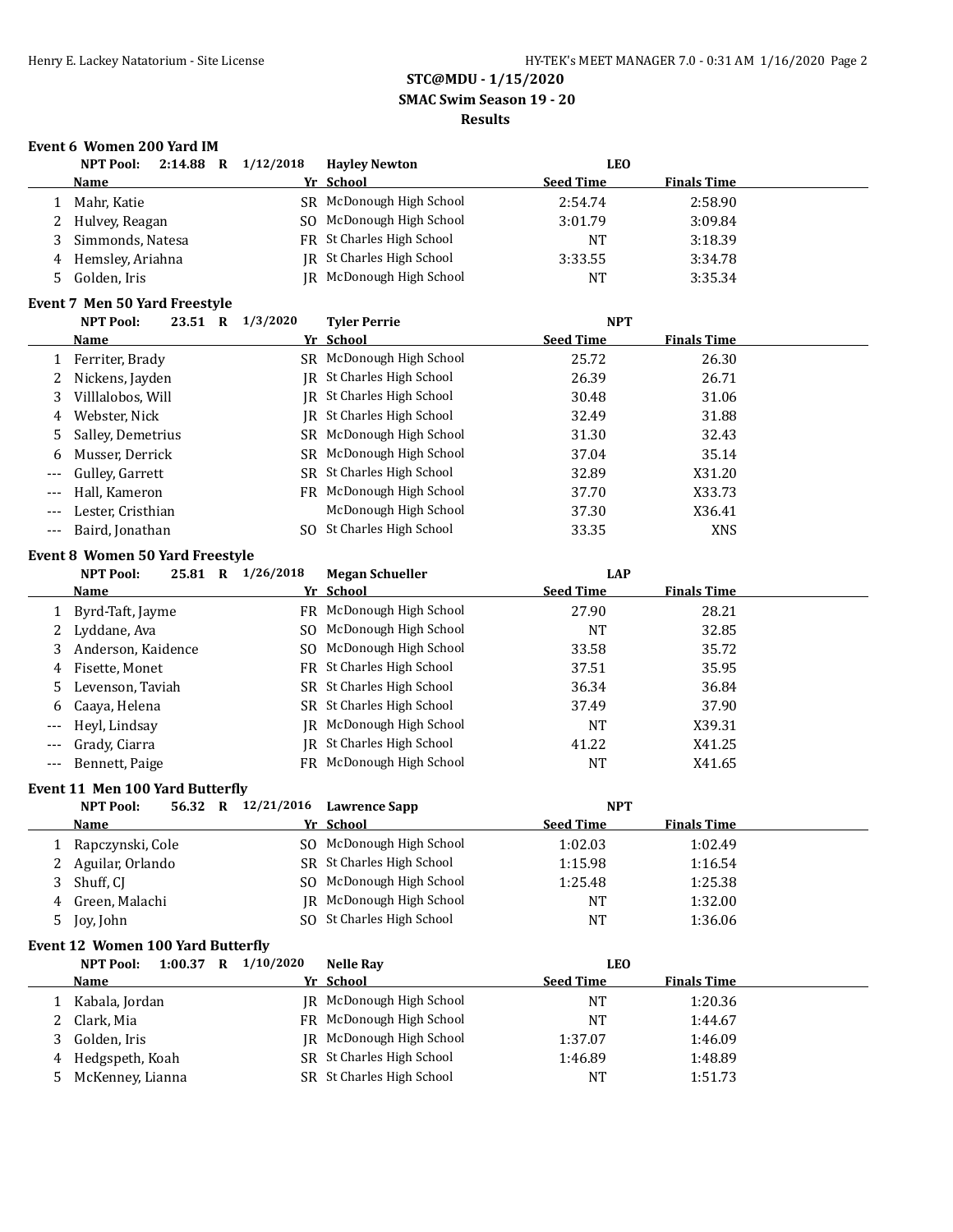**SMAC Swim Season 19 - 20**

## **Results**

# **Event 13 Men 100 Yard Freestyle**<br>NPT Pool: 50.48 R 1

|              | <b>NPT Pool:</b>                      | 50.48 R 1/26/2018    | <b>Conor Vienneau</b>                                                    | <b>LAP</b>            |                         |
|--------------|---------------------------------------|----------------------|--------------------------------------------------------------------------|-----------------------|-------------------------|
|              | Name                                  |                      | Yr School                                                                | <b>Seed Time</b>      | <b>Finals Time</b>      |
| 1            | Smith, Jared                          |                      | SR St Charles High School                                                | 59.55                 | 57.33                   |
| 2            | Ferriter, Brady                       |                      | SR McDonough High School                                                 | 1:03.40               | 1:07.35                 |
| 3            | Plummer, Faris                        |                      | SR McDonough High School                                                 | 1:03.89               | 1:07.49                 |
| 4            | Villlalobos, Will                     |                      | <b>IR</b> St Charles High School                                         | <b>NT</b>             | 1:14.97                 |
| 5            | Salley, Demetrius                     |                      | SR McDonough High School                                                 | 1:19.30               | 1:21.02                 |
| ---          | Baird, Jonathan                       |                      | SO St Charles High School                                                | NT                    | NS                      |
|              | Event 14 Women 100 Yard Freestyle     |                      |                                                                          |                       |                         |
|              | <b>NPT Pool:</b>                      | 56.67 R 12/21/2016   | <b>Nathalie LaFontant</b>                                                | <b>NPT</b>            |                         |
|              | <u>Name</u>                           |                      | Yr School                                                                | <b>Seed Time</b>      | <b>Finals Time</b>      |
| 1            | Tompkins, Alexandra                   |                      | JR McDonough High School                                                 | <b>NT</b>             | 1:01.92                 |
| 2            | Foraci, Emma                          |                      | <b>IR</b> McDonough High School                                          | 1:15.06               | 1:18.22                 |
| 3            | Fisette, Monet                        |                      | FR St Charles High School                                                | 1:32.39               | 1:24.86                 |
| 4            | Wade, Haley                           |                      | <b>IR</b> McDonough High School                                          | 1:46.79               | 1:42.13                 |
| ---          | Johnson, Jasmine                      |                      | SR St Charles High School                                                | <b>NT</b>             | <b>NS</b>               |
| ---          | Nambooze, Elizabeth                   |                      | FR St Charles High School                                                | <b>NT</b>             | <b>NS</b>               |
|              | Event 15 Men 500 Yard Freestyle       |                      |                                                                          |                       |                         |
|              | <b>NPT Pool:</b>                      | 5:02.39 R 12/13/2017 | <b>Ethan Williams</b>                                                    | <b>HUN</b>            |                         |
|              | Name                                  |                      | Yr School                                                                | <b>Seed Time</b>      | <b>Finals Time</b>      |
| 1            | Mitchell, Maxwell                     |                      | IR McDonough High School                                                 | 7:11.66               | 7:08.57                 |
| 2            | Whitt, Zachary                        |                      | FR McDonough High School                                                 | 7:31.05               | 7:28.45                 |
| 3            | Carroll-Tanner, Khoury                |                      | SO St Charles High School                                                | 7:30.51               | 7:36.10                 |
| 4            | Thornton, Michael                     |                      | FR McDonough High School                                                 | <b>NT</b>             | 7:41.14                 |
| 5            | Marion, Brandon                       |                      | JR St Charles High School                                                | 8:26.87               | 8:37.86                 |
|              | Event 16 Women 500 Yard Freestyle     |                      |                                                                          |                       |                         |
|              | <b>NPT Pool:</b>                      | 5:28.69 R 1/12/2018  | <b>Nelle Ray</b>                                                         | <b>LEO</b>            |                         |
|              | <b>Name</b>                           |                      | Yr School                                                                | <b>Seed Time</b>      | <b>Finals Time</b>      |
| 1            | Villalobos, Ulan                      |                      | FR St Charles High School                                                | 6:30.29               | 6:40.62                 |
| 2            | Byrd-Taft, Jayme                      |                      | FR McDonough High School                                                 | NT                    | 6:57.15                 |
| 3            | Mahr, Katie                           |                      | SR McDonough High School                                                 | 6:55.71               | 7:03.74                 |
| 4            | Hulvey, Reagan                        |                      | SO McDonough High School                                                 | 7:09.52               | 7:26.08                 |
| 5            | Levenson, Taviah                      |                      | SR St Charles High School                                                | 8:12.68               | 8:26.53                 |
| 6            | Caaya, Helena                         |                      | SR St Charles High School                                                | <b>NT</b>             | 8:56.72                 |
|              |                                       |                      |                                                                          |                       |                         |
|              | Event 17 Men 200 Yard Freestyle Relay |                      |                                                                          |                       |                         |
|              | NPT Pool: 1:36.14 R 1/31/2018         |                      | <b>Leonardtown High School</b><br>Z Claus, B Carrigg, L Russell, A Bacon | <b>LEO</b>            |                         |
|              | <b>Team</b>                           |                      | <u>Relay</u>                                                             | <b>Seed Time</b>      | <b>Finals Time</b>      |
| $\mathbf{1}$ | St Charles High School                |                      | A                                                                        | 1:46.92               | 1:44.19                 |
|              | 1) Smith, Jared SR                    |                      | 2) Parham, Michael JR                                                    | 3) Nickens, Jayden JR | 4) Hoefferle, Tayton SR |
|              | 2 McDonough High School               |                      | A                                                                        | 1:44.26               | 1:45.92                 |
|              | 1) Ferriter, Brady SR                 |                      | 2) Plummer, Faris SR                                                     | 3) McPhee, Steven FR  | 4) Rapczynski, Cole SO  |
| 3            | St Charles High School                |                      | B                                                                        | 1:59.68               | 2:07.76                 |
|              | 1) Aguilar, Orlando SR                |                      | 2) Villlalobos, Will JR                                                  | 3) Gulley, Garrett SR | 4) Irby, Mikael JR      |
| 4            | McDonough High School                 |                      | B                                                                        | NT                    | 2:10.05                 |
|              | 1) Salley, Demetrius SR               |                      | 2) Musser, Derrick SR                                                    | 3) Hall, Kameron FR   | 4) Green, Malachi JR    |
|              |                                       |                      |                                                                          |                       |                         |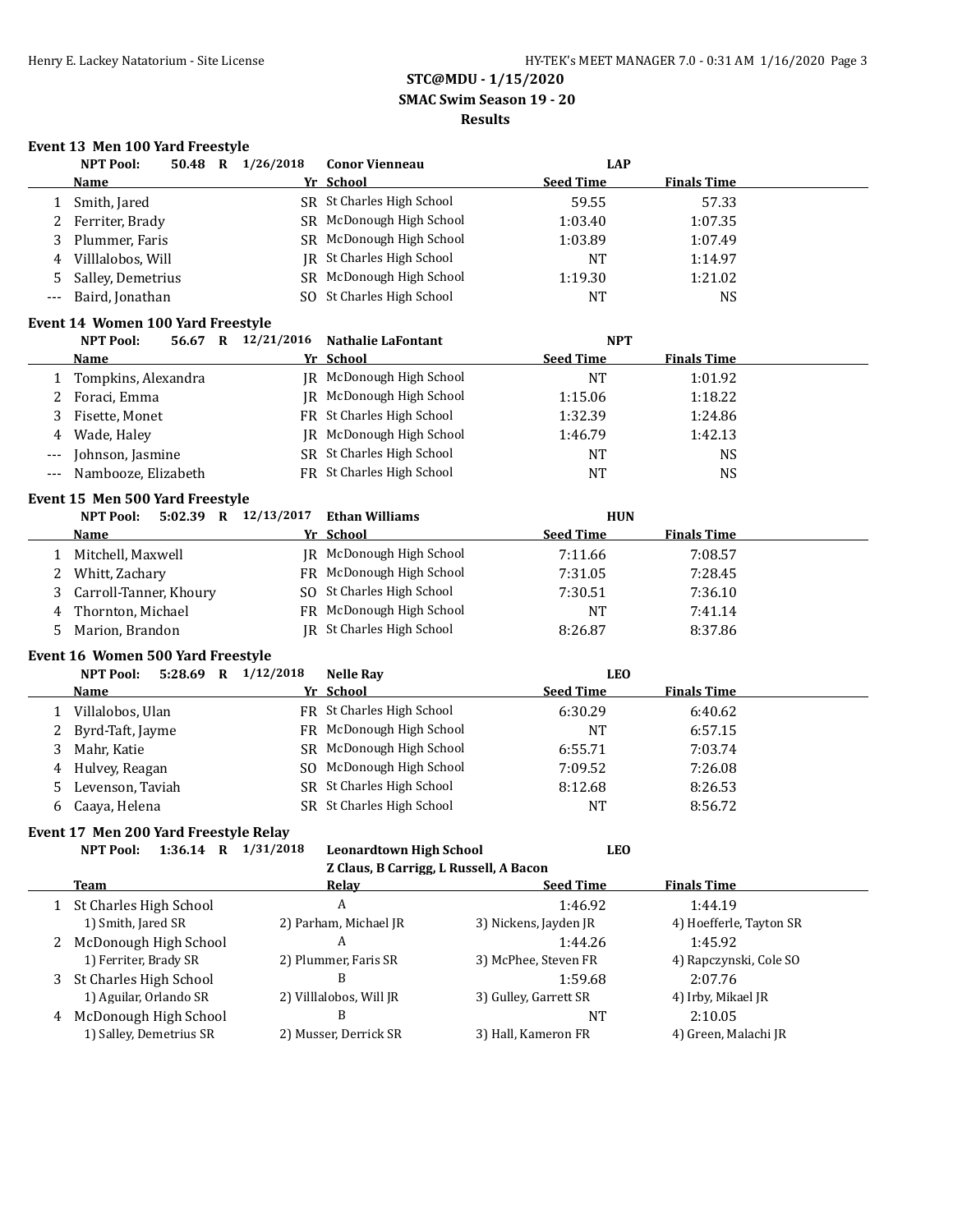**SMAC Swim Season 19 - 20**

#### **Results**

#### **Event 18 Women 200 Yard Freestyle Relay**

| H Newton, E Carrigg, S Hotz, N Ray<br><b>Team</b><br><b>Seed Time</b><br><b>Finals Time</b><br><u>Relav</u><br>A<br>1:52.10<br>1:57.96<br>1 McDonough High School<br>1) Byrd-Taft, Jayme FR<br>2) Hulvey, Reagan SO<br>3) Kabala, Jordan JR<br>4) Tompkins, Alexandra JR<br>A<br>St Charles High School<br>2:10.35<br>2<br>2:07.11<br>1) Moore, Halle SO<br>2) Parks, Marissa JR<br>4) Villalobos, Ulan FR<br>3) Simmonds, Natesa FR<br>B<br>St Charles High School<br>2:18.25<br>2:21.99<br>3<br>1) Hemsley, Ariahna JR<br>2) Hedgspeth, Koah SR<br>3) Hinton, Delaney FR<br>4) Heflin, Amir SR<br>B<br>McDonough High School<br>2:24.10<br><b>NT</b><br>4<br>1) Lyddane, Ava SO<br>2) Anderson, Kaidence SO<br>4) McClure, Madison SO<br>3) Catena, Mackenzie SO<br>C<br>2:23.25<br>St Charles High School<br>x2:34.24<br>5<br>1) McKenney, Lianna SR<br>2) Johnson, Jasmine SR<br>3) Grady, Ciarra JR<br>4) Levenson, Taviah SR<br>C<br>x2:52.60<br>McDonough High School<br><b>NT</b><br>6<br>1) Wade, Haley JR<br>2) Heyl, Lindsay JR<br>3) Bennett, Paige FR<br>4) Clark, Mia FR<br><b>Event 19 Men 100 Yard Backstroke</b><br><b>NPT Pool:</b><br>55.94 R 12/21/2016<br><b>LAP</b><br><b>Conor Vienneau</b><br>Yr School<br><b>Seed Time</b><br><b>Finals Time</b><br>Name<br>SO McDonough High School<br>1 Arnold, Joey<br>1:31.85<br>1:24.89<br>FR McDonough High School<br>Whitt, Zachary<br>1:30.82<br>2<br>1:26.55<br>SO St Charles High School<br>Joy, John<br>1:40.22<br>1:40.43<br>3<br>JR St Charles High School<br>Irby, Mikael<br><b>NT</b><br>1:41.26<br>4<br>SR McDonough High School<br>Plummer, Faris<br>1:28.12<br><b>NS</b><br><b>Event 20 Women 100 Yard Backstroke</b><br>1:01.87 R 12/13/2017<br><b>NPT Pool:</b><br><b>Maddie Frick</b><br><b>HUN</b><br><b>Seed Time</b><br><b>Finals Time</b><br>Yr School<br>Name<br>JR McDonough High School<br><b>NT</b><br>Tompkins, Alexandra<br>1:14.85<br>1<br>FR St Charles High School<br>Hinton, Delaney<br>1:29.79<br>1:27.81<br>2<br>SO McDonough High School<br>Lyddane, Ava<br>1:28.53<br>1:28.71<br>3<br>SR St Charles High School<br>McKenney, Lianna<br>1:34.68<br>1:35.21<br>4<br>Nambooze, Elizabeth<br>FR St Charles High School<br>1:45.36<br>1:52.92<br>5<br>SO McDonough High School<br>Anderson, Kaidence<br>1:31.83<br>DQ<br>---<br>Multiple strokes past vertical at turn<br><b>Event 21 Men 100 Yard Breaststroke</b><br>1:06.33 R 12/20/2017<br><b>NPT Pool:</b><br><b>Kristopher Schueller</b><br><b>LAP</b><br>Yr School<br><b>Seed Time</b><br><b>Finals Time</b><br><u>Name</u><br>Rapczynski, Cole<br>SO McDonough High School<br>1:08.83<br>1:10.48<br>T<br>SR St Charles High School<br>Hoefferle, Tayton<br>1:13.68<br>2<br>1:14.66<br>FR McDonough High School<br>3<br>McPhee, Steven<br>1:18.59<br>1:19.28<br>FR McDonough High School<br>Micknick, Michael<br>1:22.19<br>1:26.85<br>4<br>SR St Charles High School<br>Gulley, Garrett<br>1:29.09<br>5<br>1:30.28<br><b>Event 22 Women 100 Yard Breaststroke</b><br>1:08.98 R 12/11/2019<br><b>Olivia Frick</b><br><b>HUN</b><br><b>NPT Pool:</b><br>Yr School<br><b>Seed Time</b><br><b>Finals Time</b><br><b>Name</b><br>SO McDonough High School<br>Browning, Eileen<br>NT<br>1:31.46<br>1<br>McDonough High School<br>Foraci, Emma<br>1:30.90<br>1:31.56<br>2<br>IR<br>McDonough High School<br>Catena, Mackenzie<br>1:43.36<br>1:39.72<br>3<br>SO.<br>SO St Charles High School<br>Moore, Halle<br>1:51.02<br>1:44.77<br>4 | 1:46.87 R 1/31/2018<br><b>NPT Pool:</b> | <b>Leonardtown High School</b> | <b>LEO</b> |  |
|-------------------------------------------------------------------------------------------------------------------------------------------------------------------------------------------------------------------------------------------------------------------------------------------------------------------------------------------------------------------------------------------------------------------------------------------------------------------------------------------------------------------------------------------------------------------------------------------------------------------------------------------------------------------------------------------------------------------------------------------------------------------------------------------------------------------------------------------------------------------------------------------------------------------------------------------------------------------------------------------------------------------------------------------------------------------------------------------------------------------------------------------------------------------------------------------------------------------------------------------------------------------------------------------------------------------------------------------------------------------------------------------------------------------------------------------------------------------------------------------------------------------------------------------------------------------------------------------------------------------------------------------------------------------------------------------------------------------------------------------------------------------------------------------------------------------------------------------------------------------------------------------------------------------------------------------------------------------------------------------------------------------------------------------------------------------------------------------------------------------------------------------------------------------------------------------------------------------------------------------------------------------------------------------------------------------------------------------------------------------------------------------------------------------------------------------------------------------------------------------------------------------------------------------------------------------------------------------------------------------------------------------------------------------------------------------------------------------------------------------------------------------------------------------------------------------------------------------------------------------------------------------------------------------------------------------------------------------------------------------------------------------------------------------------------------------------------------------------------------------------------------------------------------------------------------------------------------------------------------------------------------------------------------------------------------------------------------------------------------------------------------------------------------------------------------------------------------------------------------|-----------------------------------------|--------------------------------|------------|--|
|                                                                                                                                                                                                                                                                                                                                                                                                                                                                                                                                                                                                                                                                                                                                                                                                                                                                                                                                                                                                                                                                                                                                                                                                                                                                                                                                                                                                                                                                                                                                                                                                                                                                                                                                                                                                                                                                                                                                                                                                                                                                                                                                                                                                                                                                                                                                                                                                                                                                                                                                                                                                                                                                                                                                                                                                                                                                                                                                                                                                                                                                                                                                                                                                                                                                                                                                                                                                                                                                                     |                                         |                                |            |  |
|                                                                                                                                                                                                                                                                                                                                                                                                                                                                                                                                                                                                                                                                                                                                                                                                                                                                                                                                                                                                                                                                                                                                                                                                                                                                                                                                                                                                                                                                                                                                                                                                                                                                                                                                                                                                                                                                                                                                                                                                                                                                                                                                                                                                                                                                                                                                                                                                                                                                                                                                                                                                                                                                                                                                                                                                                                                                                                                                                                                                                                                                                                                                                                                                                                                                                                                                                                                                                                                                                     |                                         |                                |            |  |
|                                                                                                                                                                                                                                                                                                                                                                                                                                                                                                                                                                                                                                                                                                                                                                                                                                                                                                                                                                                                                                                                                                                                                                                                                                                                                                                                                                                                                                                                                                                                                                                                                                                                                                                                                                                                                                                                                                                                                                                                                                                                                                                                                                                                                                                                                                                                                                                                                                                                                                                                                                                                                                                                                                                                                                                                                                                                                                                                                                                                                                                                                                                                                                                                                                                                                                                                                                                                                                                                                     |                                         |                                |            |  |
|                                                                                                                                                                                                                                                                                                                                                                                                                                                                                                                                                                                                                                                                                                                                                                                                                                                                                                                                                                                                                                                                                                                                                                                                                                                                                                                                                                                                                                                                                                                                                                                                                                                                                                                                                                                                                                                                                                                                                                                                                                                                                                                                                                                                                                                                                                                                                                                                                                                                                                                                                                                                                                                                                                                                                                                                                                                                                                                                                                                                                                                                                                                                                                                                                                                                                                                                                                                                                                                                                     |                                         |                                |            |  |
|                                                                                                                                                                                                                                                                                                                                                                                                                                                                                                                                                                                                                                                                                                                                                                                                                                                                                                                                                                                                                                                                                                                                                                                                                                                                                                                                                                                                                                                                                                                                                                                                                                                                                                                                                                                                                                                                                                                                                                                                                                                                                                                                                                                                                                                                                                                                                                                                                                                                                                                                                                                                                                                                                                                                                                                                                                                                                                                                                                                                                                                                                                                                                                                                                                                                                                                                                                                                                                                                                     |                                         |                                |            |  |
|                                                                                                                                                                                                                                                                                                                                                                                                                                                                                                                                                                                                                                                                                                                                                                                                                                                                                                                                                                                                                                                                                                                                                                                                                                                                                                                                                                                                                                                                                                                                                                                                                                                                                                                                                                                                                                                                                                                                                                                                                                                                                                                                                                                                                                                                                                                                                                                                                                                                                                                                                                                                                                                                                                                                                                                                                                                                                                                                                                                                                                                                                                                                                                                                                                                                                                                                                                                                                                                                                     |                                         |                                |            |  |
|                                                                                                                                                                                                                                                                                                                                                                                                                                                                                                                                                                                                                                                                                                                                                                                                                                                                                                                                                                                                                                                                                                                                                                                                                                                                                                                                                                                                                                                                                                                                                                                                                                                                                                                                                                                                                                                                                                                                                                                                                                                                                                                                                                                                                                                                                                                                                                                                                                                                                                                                                                                                                                                                                                                                                                                                                                                                                                                                                                                                                                                                                                                                                                                                                                                                                                                                                                                                                                                                                     |                                         |                                |            |  |
|                                                                                                                                                                                                                                                                                                                                                                                                                                                                                                                                                                                                                                                                                                                                                                                                                                                                                                                                                                                                                                                                                                                                                                                                                                                                                                                                                                                                                                                                                                                                                                                                                                                                                                                                                                                                                                                                                                                                                                                                                                                                                                                                                                                                                                                                                                                                                                                                                                                                                                                                                                                                                                                                                                                                                                                                                                                                                                                                                                                                                                                                                                                                                                                                                                                                                                                                                                                                                                                                                     |                                         |                                |            |  |
|                                                                                                                                                                                                                                                                                                                                                                                                                                                                                                                                                                                                                                                                                                                                                                                                                                                                                                                                                                                                                                                                                                                                                                                                                                                                                                                                                                                                                                                                                                                                                                                                                                                                                                                                                                                                                                                                                                                                                                                                                                                                                                                                                                                                                                                                                                                                                                                                                                                                                                                                                                                                                                                                                                                                                                                                                                                                                                                                                                                                                                                                                                                                                                                                                                                                                                                                                                                                                                                                                     |                                         |                                |            |  |
|                                                                                                                                                                                                                                                                                                                                                                                                                                                                                                                                                                                                                                                                                                                                                                                                                                                                                                                                                                                                                                                                                                                                                                                                                                                                                                                                                                                                                                                                                                                                                                                                                                                                                                                                                                                                                                                                                                                                                                                                                                                                                                                                                                                                                                                                                                                                                                                                                                                                                                                                                                                                                                                                                                                                                                                                                                                                                                                                                                                                                                                                                                                                                                                                                                                                                                                                                                                                                                                                                     |                                         |                                |            |  |
|                                                                                                                                                                                                                                                                                                                                                                                                                                                                                                                                                                                                                                                                                                                                                                                                                                                                                                                                                                                                                                                                                                                                                                                                                                                                                                                                                                                                                                                                                                                                                                                                                                                                                                                                                                                                                                                                                                                                                                                                                                                                                                                                                                                                                                                                                                                                                                                                                                                                                                                                                                                                                                                                                                                                                                                                                                                                                                                                                                                                                                                                                                                                                                                                                                                                                                                                                                                                                                                                                     |                                         |                                |            |  |
|                                                                                                                                                                                                                                                                                                                                                                                                                                                                                                                                                                                                                                                                                                                                                                                                                                                                                                                                                                                                                                                                                                                                                                                                                                                                                                                                                                                                                                                                                                                                                                                                                                                                                                                                                                                                                                                                                                                                                                                                                                                                                                                                                                                                                                                                                                                                                                                                                                                                                                                                                                                                                                                                                                                                                                                                                                                                                                                                                                                                                                                                                                                                                                                                                                                                                                                                                                                                                                                                                     |                                         |                                |            |  |
|                                                                                                                                                                                                                                                                                                                                                                                                                                                                                                                                                                                                                                                                                                                                                                                                                                                                                                                                                                                                                                                                                                                                                                                                                                                                                                                                                                                                                                                                                                                                                                                                                                                                                                                                                                                                                                                                                                                                                                                                                                                                                                                                                                                                                                                                                                                                                                                                                                                                                                                                                                                                                                                                                                                                                                                                                                                                                                                                                                                                                                                                                                                                                                                                                                                                                                                                                                                                                                                                                     |                                         |                                |            |  |
|                                                                                                                                                                                                                                                                                                                                                                                                                                                                                                                                                                                                                                                                                                                                                                                                                                                                                                                                                                                                                                                                                                                                                                                                                                                                                                                                                                                                                                                                                                                                                                                                                                                                                                                                                                                                                                                                                                                                                                                                                                                                                                                                                                                                                                                                                                                                                                                                                                                                                                                                                                                                                                                                                                                                                                                                                                                                                                                                                                                                                                                                                                                                                                                                                                                                                                                                                                                                                                                                                     |                                         |                                |            |  |
|                                                                                                                                                                                                                                                                                                                                                                                                                                                                                                                                                                                                                                                                                                                                                                                                                                                                                                                                                                                                                                                                                                                                                                                                                                                                                                                                                                                                                                                                                                                                                                                                                                                                                                                                                                                                                                                                                                                                                                                                                                                                                                                                                                                                                                                                                                                                                                                                                                                                                                                                                                                                                                                                                                                                                                                                                                                                                                                                                                                                                                                                                                                                                                                                                                                                                                                                                                                                                                                                                     |                                         |                                |            |  |
|                                                                                                                                                                                                                                                                                                                                                                                                                                                                                                                                                                                                                                                                                                                                                                                                                                                                                                                                                                                                                                                                                                                                                                                                                                                                                                                                                                                                                                                                                                                                                                                                                                                                                                                                                                                                                                                                                                                                                                                                                                                                                                                                                                                                                                                                                                                                                                                                                                                                                                                                                                                                                                                                                                                                                                                                                                                                                                                                                                                                                                                                                                                                                                                                                                                                                                                                                                                                                                                                                     |                                         |                                |            |  |
|                                                                                                                                                                                                                                                                                                                                                                                                                                                                                                                                                                                                                                                                                                                                                                                                                                                                                                                                                                                                                                                                                                                                                                                                                                                                                                                                                                                                                                                                                                                                                                                                                                                                                                                                                                                                                                                                                                                                                                                                                                                                                                                                                                                                                                                                                                                                                                                                                                                                                                                                                                                                                                                                                                                                                                                                                                                                                                                                                                                                                                                                                                                                                                                                                                                                                                                                                                                                                                                                                     |                                         |                                |            |  |
|                                                                                                                                                                                                                                                                                                                                                                                                                                                                                                                                                                                                                                                                                                                                                                                                                                                                                                                                                                                                                                                                                                                                                                                                                                                                                                                                                                                                                                                                                                                                                                                                                                                                                                                                                                                                                                                                                                                                                                                                                                                                                                                                                                                                                                                                                                                                                                                                                                                                                                                                                                                                                                                                                                                                                                                                                                                                                                                                                                                                                                                                                                                                                                                                                                                                                                                                                                                                                                                                                     |                                         |                                |            |  |
|                                                                                                                                                                                                                                                                                                                                                                                                                                                                                                                                                                                                                                                                                                                                                                                                                                                                                                                                                                                                                                                                                                                                                                                                                                                                                                                                                                                                                                                                                                                                                                                                                                                                                                                                                                                                                                                                                                                                                                                                                                                                                                                                                                                                                                                                                                                                                                                                                                                                                                                                                                                                                                                                                                                                                                                                                                                                                                                                                                                                                                                                                                                                                                                                                                                                                                                                                                                                                                                                                     |                                         |                                |            |  |
|                                                                                                                                                                                                                                                                                                                                                                                                                                                                                                                                                                                                                                                                                                                                                                                                                                                                                                                                                                                                                                                                                                                                                                                                                                                                                                                                                                                                                                                                                                                                                                                                                                                                                                                                                                                                                                                                                                                                                                                                                                                                                                                                                                                                                                                                                                                                                                                                                                                                                                                                                                                                                                                                                                                                                                                                                                                                                                                                                                                                                                                                                                                                                                                                                                                                                                                                                                                                                                                                                     |                                         |                                |            |  |
|                                                                                                                                                                                                                                                                                                                                                                                                                                                                                                                                                                                                                                                                                                                                                                                                                                                                                                                                                                                                                                                                                                                                                                                                                                                                                                                                                                                                                                                                                                                                                                                                                                                                                                                                                                                                                                                                                                                                                                                                                                                                                                                                                                                                                                                                                                                                                                                                                                                                                                                                                                                                                                                                                                                                                                                                                                                                                                                                                                                                                                                                                                                                                                                                                                                                                                                                                                                                                                                                                     |                                         |                                |            |  |
|                                                                                                                                                                                                                                                                                                                                                                                                                                                                                                                                                                                                                                                                                                                                                                                                                                                                                                                                                                                                                                                                                                                                                                                                                                                                                                                                                                                                                                                                                                                                                                                                                                                                                                                                                                                                                                                                                                                                                                                                                                                                                                                                                                                                                                                                                                                                                                                                                                                                                                                                                                                                                                                                                                                                                                                                                                                                                                                                                                                                                                                                                                                                                                                                                                                                                                                                                                                                                                                                                     |                                         |                                |            |  |
|                                                                                                                                                                                                                                                                                                                                                                                                                                                                                                                                                                                                                                                                                                                                                                                                                                                                                                                                                                                                                                                                                                                                                                                                                                                                                                                                                                                                                                                                                                                                                                                                                                                                                                                                                                                                                                                                                                                                                                                                                                                                                                                                                                                                                                                                                                                                                                                                                                                                                                                                                                                                                                                                                                                                                                                                                                                                                                                                                                                                                                                                                                                                                                                                                                                                                                                                                                                                                                                                                     |                                         |                                |            |  |
|                                                                                                                                                                                                                                                                                                                                                                                                                                                                                                                                                                                                                                                                                                                                                                                                                                                                                                                                                                                                                                                                                                                                                                                                                                                                                                                                                                                                                                                                                                                                                                                                                                                                                                                                                                                                                                                                                                                                                                                                                                                                                                                                                                                                                                                                                                                                                                                                                                                                                                                                                                                                                                                                                                                                                                                                                                                                                                                                                                                                                                                                                                                                                                                                                                                                                                                                                                                                                                                                                     |                                         |                                |            |  |
|                                                                                                                                                                                                                                                                                                                                                                                                                                                                                                                                                                                                                                                                                                                                                                                                                                                                                                                                                                                                                                                                                                                                                                                                                                                                                                                                                                                                                                                                                                                                                                                                                                                                                                                                                                                                                                                                                                                                                                                                                                                                                                                                                                                                                                                                                                                                                                                                                                                                                                                                                                                                                                                                                                                                                                                                                                                                                                                                                                                                                                                                                                                                                                                                                                                                                                                                                                                                                                                                                     |                                         |                                |            |  |
|                                                                                                                                                                                                                                                                                                                                                                                                                                                                                                                                                                                                                                                                                                                                                                                                                                                                                                                                                                                                                                                                                                                                                                                                                                                                                                                                                                                                                                                                                                                                                                                                                                                                                                                                                                                                                                                                                                                                                                                                                                                                                                                                                                                                                                                                                                                                                                                                                                                                                                                                                                                                                                                                                                                                                                                                                                                                                                                                                                                                                                                                                                                                                                                                                                                                                                                                                                                                                                                                                     |                                         |                                |            |  |
|                                                                                                                                                                                                                                                                                                                                                                                                                                                                                                                                                                                                                                                                                                                                                                                                                                                                                                                                                                                                                                                                                                                                                                                                                                                                                                                                                                                                                                                                                                                                                                                                                                                                                                                                                                                                                                                                                                                                                                                                                                                                                                                                                                                                                                                                                                                                                                                                                                                                                                                                                                                                                                                                                                                                                                                                                                                                                                                                                                                                                                                                                                                                                                                                                                                                                                                                                                                                                                                                                     |                                         |                                |            |  |
|                                                                                                                                                                                                                                                                                                                                                                                                                                                                                                                                                                                                                                                                                                                                                                                                                                                                                                                                                                                                                                                                                                                                                                                                                                                                                                                                                                                                                                                                                                                                                                                                                                                                                                                                                                                                                                                                                                                                                                                                                                                                                                                                                                                                                                                                                                                                                                                                                                                                                                                                                                                                                                                                                                                                                                                                                                                                                                                                                                                                                                                                                                                                                                                                                                                                                                                                                                                                                                                                                     |                                         |                                |            |  |
|                                                                                                                                                                                                                                                                                                                                                                                                                                                                                                                                                                                                                                                                                                                                                                                                                                                                                                                                                                                                                                                                                                                                                                                                                                                                                                                                                                                                                                                                                                                                                                                                                                                                                                                                                                                                                                                                                                                                                                                                                                                                                                                                                                                                                                                                                                                                                                                                                                                                                                                                                                                                                                                                                                                                                                                                                                                                                                                                                                                                                                                                                                                                                                                                                                                                                                                                                                                                                                                                                     |                                         |                                |            |  |
|                                                                                                                                                                                                                                                                                                                                                                                                                                                                                                                                                                                                                                                                                                                                                                                                                                                                                                                                                                                                                                                                                                                                                                                                                                                                                                                                                                                                                                                                                                                                                                                                                                                                                                                                                                                                                                                                                                                                                                                                                                                                                                                                                                                                                                                                                                                                                                                                                                                                                                                                                                                                                                                                                                                                                                                                                                                                                                                                                                                                                                                                                                                                                                                                                                                                                                                                                                                                                                                                                     |                                         |                                |            |  |
|                                                                                                                                                                                                                                                                                                                                                                                                                                                                                                                                                                                                                                                                                                                                                                                                                                                                                                                                                                                                                                                                                                                                                                                                                                                                                                                                                                                                                                                                                                                                                                                                                                                                                                                                                                                                                                                                                                                                                                                                                                                                                                                                                                                                                                                                                                                                                                                                                                                                                                                                                                                                                                                                                                                                                                                                                                                                                                                                                                                                                                                                                                                                                                                                                                                                                                                                                                                                                                                                                     |                                         |                                |            |  |
|                                                                                                                                                                                                                                                                                                                                                                                                                                                                                                                                                                                                                                                                                                                                                                                                                                                                                                                                                                                                                                                                                                                                                                                                                                                                                                                                                                                                                                                                                                                                                                                                                                                                                                                                                                                                                                                                                                                                                                                                                                                                                                                                                                                                                                                                                                                                                                                                                                                                                                                                                                                                                                                                                                                                                                                                                                                                                                                                                                                                                                                                                                                                                                                                                                                                                                                                                                                                                                                                                     |                                         |                                |            |  |
|                                                                                                                                                                                                                                                                                                                                                                                                                                                                                                                                                                                                                                                                                                                                                                                                                                                                                                                                                                                                                                                                                                                                                                                                                                                                                                                                                                                                                                                                                                                                                                                                                                                                                                                                                                                                                                                                                                                                                                                                                                                                                                                                                                                                                                                                                                                                                                                                                                                                                                                                                                                                                                                                                                                                                                                                                                                                                                                                                                                                                                                                                                                                                                                                                                                                                                                                                                                                                                                                                     |                                         |                                |            |  |
|                                                                                                                                                                                                                                                                                                                                                                                                                                                                                                                                                                                                                                                                                                                                                                                                                                                                                                                                                                                                                                                                                                                                                                                                                                                                                                                                                                                                                                                                                                                                                                                                                                                                                                                                                                                                                                                                                                                                                                                                                                                                                                                                                                                                                                                                                                                                                                                                                                                                                                                                                                                                                                                                                                                                                                                                                                                                                                                                                                                                                                                                                                                                                                                                                                                                                                                                                                                                                                                                                     |                                         |                                |            |  |
|                                                                                                                                                                                                                                                                                                                                                                                                                                                                                                                                                                                                                                                                                                                                                                                                                                                                                                                                                                                                                                                                                                                                                                                                                                                                                                                                                                                                                                                                                                                                                                                                                                                                                                                                                                                                                                                                                                                                                                                                                                                                                                                                                                                                                                                                                                                                                                                                                                                                                                                                                                                                                                                                                                                                                                                                                                                                                                                                                                                                                                                                                                                                                                                                                                                                                                                                                                                                                                                                                     |                                         |                                |            |  |
|                                                                                                                                                                                                                                                                                                                                                                                                                                                                                                                                                                                                                                                                                                                                                                                                                                                                                                                                                                                                                                                                                                                                                                                                                                                                                                                                                                                                                                                                                                                                                                                                                                                                                                                                                                                                                                                                                                                                                                                                                                                                                                                                                                                                                                                                                                                                                                                                                                                                                                                                                                                                                                                                                                                                                                                                                                                                                                                                                                                                                                                                                                                                                                                                                                                                                                                                                                                                                                                                                     |                                         |                                |            |  |
|                                                                                                                                                                                                                                                                                                                                                                                                                                                                                                                                                                                                                                                                                                                                                                                                                                                                                                                                                                                                                                                                                                                                                                                                                                                                                                                                                                                                                                                                                                                                                                                                                                                                                                                                                                                                                                                                                                                                                                                                                                                                                                                                                                                                                                                                                                                                                                                                                                                                                                                                                                                                                                                                                                                                                                                                                                                                                                                                                                                                                                                                                                                                                                                                                                                                                                                                                                                                                                                                                     |                                         |                                |            |  |
|                                                                                                                                                                                                                                                                                                                                                                                                                                                                                                                                                                                                                                                                                                                                                                                                                                                                                                                                                                                                                                                                                                                                                                                                                                                                                                                                                                                                                                                                                                                                                                                                                                                                                                                                                                                                                                                                                                                                                                                                                                                                                                                                                                                                                                                                                                                                                                                                                                                                                                                                                                                                                                                                                                                                                                                                                                                                                                                                                                                                                                                                                                                                                                                                                                                                                                                                                                                                                                                                                     |                                         |                                |            |  |
|                                                                                                                                                                                                                                                                                                                                                                                                                                                                                                                                                                                                                                                                                                                                                                                                                                                                                                                                                                                                                                                                                                                                                                                                                                                                                                                                                                                                                                                                                                                                                                                                                                                                                                                                                                                                                                                                                                                                                                                                                                                                                                                                                                                                                                                                                                                                                                                                                                                                                                                                                                                                                                                                                                                                                                                                                                                                                                                                                                                                                                                                                                                                                                                                                                                                                                                                                                                                                                                                                     |                                         |                                |            |  |
|                                                                                                                                                                                                                                                                                                                                                                                                                                                                                                                                                                                                                                                                                                                                                                                                                                                                                                                                                                                                                                                                                                                                                                                                                                                                                                                                                                                                                                                                                                                                                                                                                                                                                                                                                                                                                                                                                                                                                                                                                                                                                                                                                                                                                                                                                                                                                                                                                                                                                                                                                                                                                                                                                                                                                                                                                                                                                                                                                                                                                                                                                                                                                                                                                                                                                                                                                                                                                                                                                     |                                         |                                |            |  |
|                                                                                                                                                                                                                                                                                                                                                                                                                                                                                                                                                                                                                                                                                                                                                                                                                                                                                                                                                                                                                                                                                                                                                                                                                                                                                                                                                                                                                                                                                                                                                                                                                                                                                                                                                                                                                                                                                                                                                                                                                                                                                                                                                                                                                                                                                                                                                                                                                                                                                                                                                                                                                                                                                                                                                                                                                                                                                                                                                                                                                                                                                                                                                                                                                                                                                                                                                                                                                                                                                     |                                         |                                |            |  |
|                                                                                                                                                                                                                                                                                                                                                                                                                                                                                                                                                                                                                                                                                                                                                                                                                                                                                                                                                                                                                                                                                                                                                                                                                                                                                                                                                                                                                                                                                                                                                                                                                                                                                                                                                                                                                                                                                                                                                                                                                                                                                                                                                                                                                                                                                                                                                                                                                                                                                                                                                                                                                                                                                                                                                                                                                                                                                                                                                                                                                                                                                                                                                                                                                                                                                                                                                                                                                                                                                     |                                         |                                |            |  |
|                                                                                                                                                                                                                                                                                                                                                                                                                                                                                                                                                                                                                                                                                                                                                                                                                                                                                                                                                                                                                                                                                                                                                                                                                                                                                                                                                                                                                                                                                                                                                                                                                                                                                                                                                                                                                                                                                                                                                                                                                                                                                                                                                                                                                                                                                                                                                                                                                                                                                                                                                                                                                                                                                                                                                                                                                                                                                                                                                                                                                                                                                                                                                                                                                                                                                                                                                                                                                                                                                     |                                         |                                |            |  |
|                                                                                                                                                                                                                                                                                                                                                                                                                                                                                                                                                                                                                                                                                                                                                                                                                                                                                                                                                                                                                                                                                                                                                                                                                                                                                                                                                                                                                                                                                                                                                                                                                                                                                                                                                                                                                                                                                                                                                                                                                                                                                                                                                                                                                                                                                                                                                                                                                                                                                                                                                                                                                                                                                                                                                                                                                                                                                                                                                                                                                                                                                                                                                                                                                                                                                                                                                                                                                                                                                     |                                         |                                |            |  |
|                                                                                                                                                                                                                                                                                                                                                                                                                                                                                                                                                                                                                                                                                                                                                                                                                                                                                                                                                                                                                                                                                                                                                                                                                                                                                                                                                                                                                                                                                                                                                                                                                                                                                                                                                                                                                                                                                                                                                                                                                                                                                                                                                                                                                                                                                                                                                                                                                                                                                                                                                                                                                                                                                                                                                                                                                                                                                                                                                                                                                                                                                                                                                                                                                                                                                                                                                                                                                                                                                     |                                         |                                |            |  |
|                                                                                                                                                                                                                                                                                                                                                                                                                                                                                                                                                                                                                                                                                                                                                                                                                                                                                                                                                                                                                                                                                                                                                                                                                                                                                                                                                                                                                                                                                                                                                                                                                                                                                                                                                                                                                                                                                                                                                                                                                                                                                                                                                                                                                                                                                                                                                                                                                                                                                                                                                                                                                                                                                                                                                                                                                                                                                                                                                                                                                                                                                                                                                                                                                                                                                                                                                                                                                                                                                     |                                         |                                |            |  |
|                                                                                                                                                                                                                                                                                                                                                                                                                                                                                                                                                                                                                                                                                                                                                                                                                                                                                                                                                                                                                                                                                                                                                                                                                                                                                                                                                                                                                                                                                                                                                                                                                                                                                                                                                                                                                                                                                                                                                                                                                                                                                                                                                                                                                                                                                                                                                                                                                                                                                                                                                                                                                                                                                                                                                                                                                                                                                                                                                                                                                                                                                                                                                                                                                                                                                                                                                                                                                                                                                     |                                         |                                |            |  |
|                                                                                                                                                                                                                                                                                                                                                                                                                                                                                                                                                                                                                                                                                                                                                                                                                                                                                                                                                                                                                                                                                                                                                                                                                                                                                                                                                                                                                                                                                                                                                                                                                                                                                                                                                                                                                                                                                                                                                                                                                                                                                                                                                                                                                                                                                                                                                                                                                                                                                                                                                                                                                                                                                                                                                                                                                                                                                                                                                                                                                                                                                                                                                                                                                                                                                                                                                                                                                                                                                     |                                         |                                |            |  |
|                                                                                                                                                                                                                                                                                                                                                                                                                                                                                                                                                                                                                                                                                                                                                                                                                                                                                                                                                                                                                                                                                                                                                                                                                                                                                                                                                                                                                                                                                                                                                                                                                                                                                                                                                                                                                                                                                                                                                                                                                                                                                                                                                                                                                                                                                                                                                                                                                                                                                                                                                                                                                                                                                                                                                                                                                                                                                                                                                                                                                                                                                                                                                                                                                                                                                                                                                                                                                                                                                     |                                         |                                |            |  |